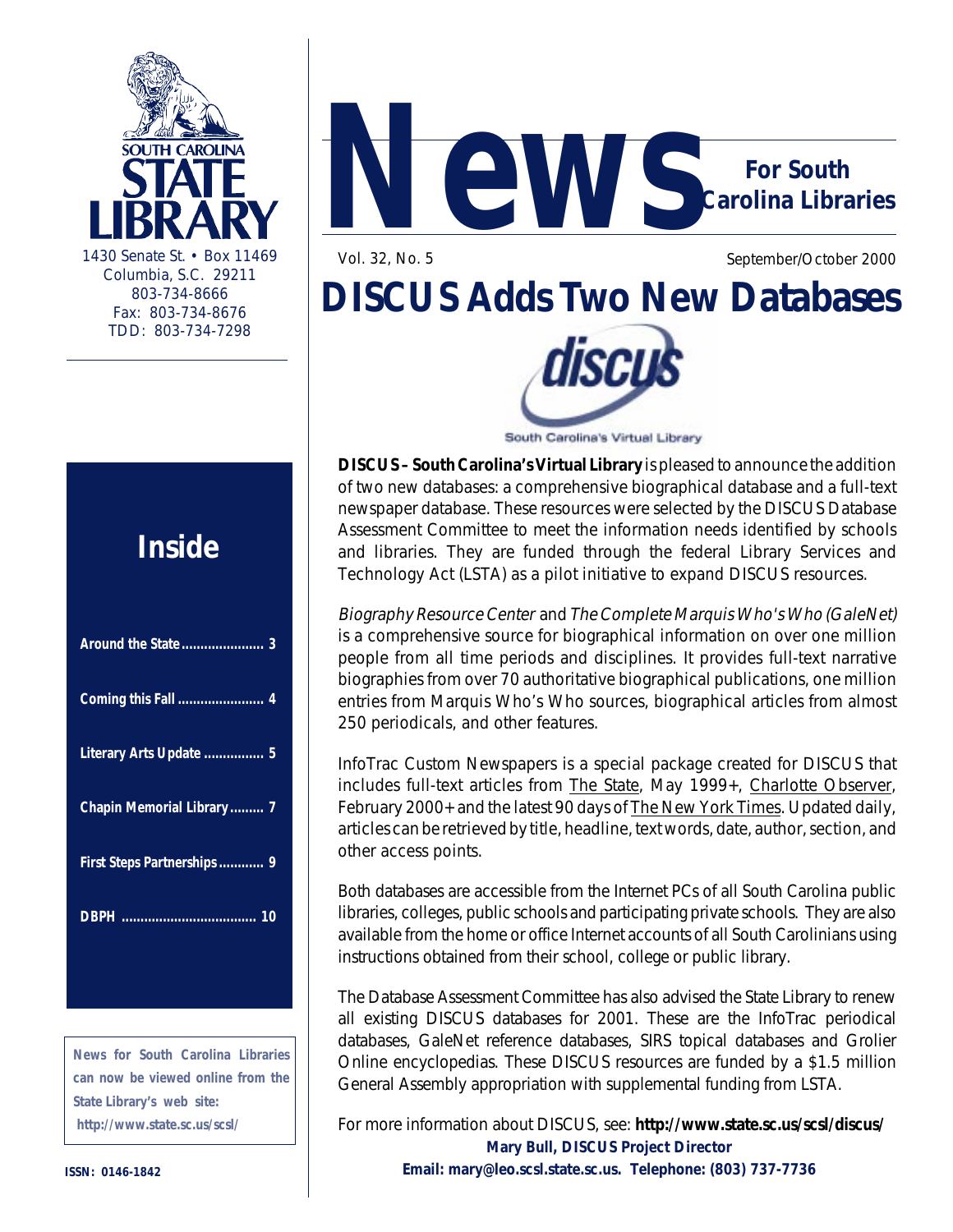# From the Director...James B. Johnson, Jr.

Funding for the third full year of DISCUS was included in the FY2001 State Appropriations Act. The current funding level is \$1.5 million.

The South Carolina State Library, when it first sought funds for DISCUS, said it would not request additional funds until we had time to properly evaluate the databases and their use. Recently, the DISCUS Database Assessment Committee conducted a DISCUS database satisfaction survey. Based upon this survey, the Committee recommended that:



- Existing databases be renewed for 2001
- Consideration be given to adding new databases in the areas of biography, current events and newspapers, literature, and science and technology if funding is available

Existing databases have been renewed and a 16-month pilot of Biography Resource Center from Gale Group will begin in September 2000. The new database will be funded by the Library Services and Technology Act. Gale is including InfoTrac Custom Newspapers at no cost.

The South Carolina State Library will conduct a major promotional effort involving DISCUS beginning this fall. The State Law Enforcement Division (SLED) bloodhounds were used in a DISCUS public service announcement. Watch for it.

The South Carolina State Library's budget request for FY 2001 will include an additional \$500,000 for DISCUS. In less than three years, DISCUS has become an important information tool for library patrons throughout the state, regardless of the type of library they use. As this request makes its way through the budgetary process, it is important for librarians, board members, staff and patrons to communicate to members of the General Assembly what effect DISCUS is having on them. With your help, we will be able to justify a significant increase in DISCUS funding.

## **Fairfield Leads the Way**

The South Carolina State Library is pleased to announce that Fairfield County Library is the first South Carolina public library to make **ALL** of the DISCUS databases available to their cardholders from their home Internet accounts. Since last Fall, South Carolina libraries and schools have been able to give their users home access to the InfoTrac periodical databases and the GaleNet reference databases, DISCovering Authors and What Do I Read Next. Fairfield is now able to link their users to the SIRS topical databases and the Grolier Online encyclopedias from their home Internet accounts.

Fairfield is the first of the ten public library systems to implement this "remote patron authentication" system which was funded by a federal Library Services and Technology Act (LSTA) grant administered by the State Library. Nine other South Carolina public libraries were also awarded grants to enable this service.

Sometimes the smallest libraries can accomplish the biggest things first!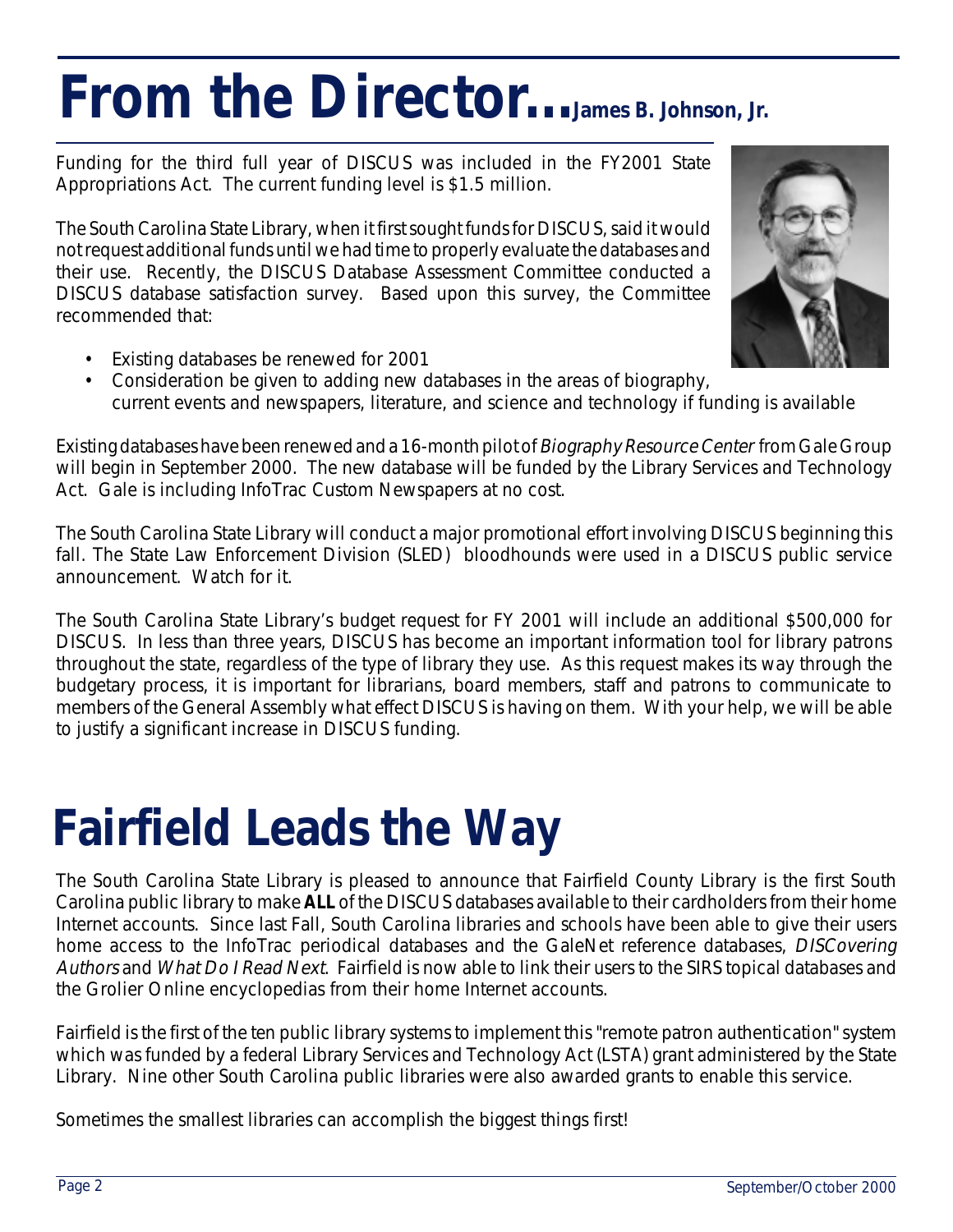### **News from Around the State**

### **Abbeville-Greenwood Regional Library**

The Abbeville-Greenwood Regional Library was the recipient of the largest monetary gift ever given to a South Carolina library by an individual. Mrs. Mary Boardman Cox bequeathed \$214,118.67 in her will to the library. Library Director Prudence Taylor said the board would be devising a plan this year to decide how to use the funds that will benefit the library system over several years.

### **Anderson County**

Library Director Carl Stone recently accepted an award of \$50,000 from the Scripps Howard Foundation for use in the new library, scheduled to open September 24. A portion of the award will be used to commission a sculpture, entitled "The Future," for placement in the library's permanent public art collection.

#### **Dillon County**

Col. Joseph Griffin, Jr. has retired after 17 years as a member of the Dillon County Library Board of Trustees, the last 11 years as chairman. He has seen the expansion of the system, including the implementation of an automated circulation system. He was also involved in the move of the new headquarters library from Latta to Dillon.

### **Georgetown County**

Ms. Melanie Muller was recently appointed Assistant Director of the Georgetown County Library System. Ms. Muller's previous experience includes Florida's Brevard County Library System from 1988 to 1999, where she worked in technical services, extension services and as a reference librarian. She has a Bachelor of Arts from the University of Central Florida and a Master of Business Administration from Florida Metropolitan University. She is currently completing her Master of Library Science degree from Florida State University through its distance learning program.

### **Greenville County**

The Board of Trustees of the Greenville County Library has selected Beverly A. James of Roanoke, Virginia, as the new Executive Director of the Greenville County Library. Her previous experience includes Branch Services Director of the Charlotte & Mecklenburg Public Library from 1984 to 1988. She is currently the Director of Libraries for the City of Roanoke. Ms. James will begin her new position in Greenville on September 18, 2000.

#### **Lexington County**

Ms. Jennifer Chandler has been named the Senior Branch Librarian for the Lexington Main Branch Library. Ms. Chandler is returning to Columbia from Georgia College and State University Library where she was the Coordinator of Reference Services. She was previously employed at Lexington as the Systems Librarian from 1997-1998.

### **McCormick County**

The State Legislature appropriated \$800,000 for a new library in downtown McCormick. The present location of the library is in the basement of a county office building. Library Director Dianne Purdy said a new location has not been selected, but the building committee is looking at the downtown area.

### **South Carolina State Library**

Curtis Rogers, Continuing Education Coordinator, has been named to the board of the ALA Continuing Library Education Network and Exchange (CLENE) Round Table. He will also serve as the chair of the Electronic Publications Committee.

### **Correction:**

 In the July/August issue of News for South Carolina Libraries, Anderson County Library Director Carl Stone was inadvertently not listed as a recipient of the ALA/ALTA National Advocacy Honor Roll as a Living Honoree.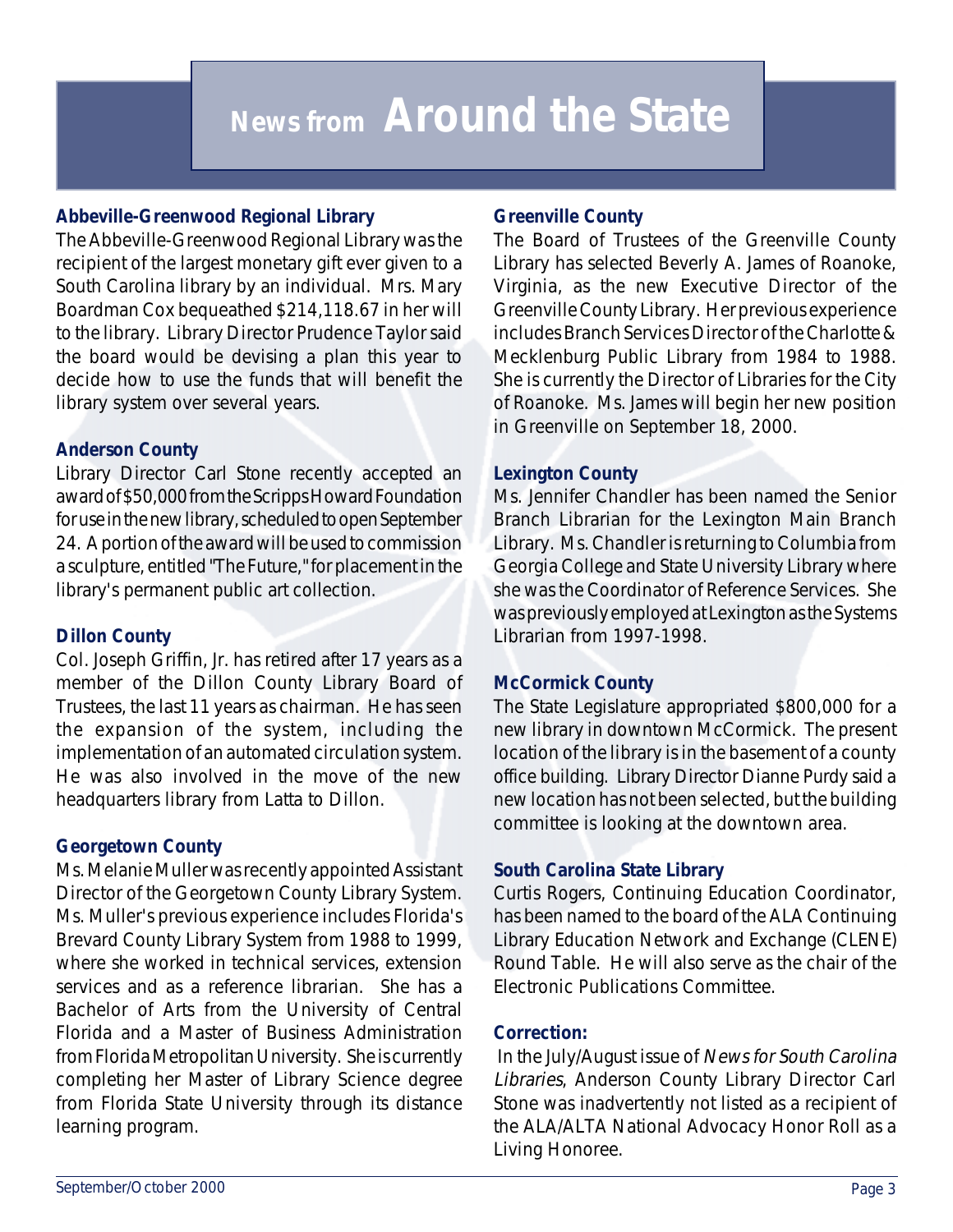### **Coming This Fall**



Pay close attention to your TV and radio this fall. SCETV and the South Carolina State Library have teamed up to bring you a new promotional campaign for DISCUS, the Library for the Blind and Physically Handicapped and the Palmetto Book Alliance.

Earlier this year, SCETV and the State Library began to explore ways to promote DISCUS to school children and the public. The result is a new public service announcement (psa) that will debut this fall. It will feature the famous SLED Bloodhounds "sniffing out information" in all the wrong places,



**SCETV crew invades Fairfield County Library**

only to find what he is looking for on DISCUS at his public library. The spot was filmed on location at the Fairfield County Public Library in Winnsboro. Director Sarah McMaster, her staff and patrons were gracious and goodhumored hosts. Many thanks also go out to the very patient SLED agents



**Kelly Ward and Jeff Carter with Moses**

and, of course to Moses, the new "DISCUS Dog." The psa will air on SCETV, other commercial stations and on the internal school channel.

South Carolina Educational Radio is spotlighting the State Library during September and October. Doug Keel, producer of "An Educational Minute," will air one-minute spots on selected dates at 6:49 a.m. and 4:15 p.m. Spots feature the statewide DISCUS project and children's services offered by the Library's Department for the Blind and Physically Handicapped. Also covered will be "Letters about Literature," a program of the Palmetto Book Alliance and the "South Carolina Reference Room," found on the State Library's web site. On October 16, Mr. Keel will involve the State Library in his program, "Speaking of Schools." An entire program devoted to the State Library will air on January 22, 2001.

On October 24, we will dedicate the new location for the Library for the Blind and Physically Handicapped with an open house and reception. Patrons of the library, volunteers, associates from related agencies providing services to South Carolinians with disabilities and state dignitaries will be invited.

More information about these and other events will be featured in future issues of News for South Carolina Libraries.

> **Lucinda M. Kress, Director of Public Information Email: lucinda@leo.scsl.state.sc.us. Telephone: (803) 734-8647**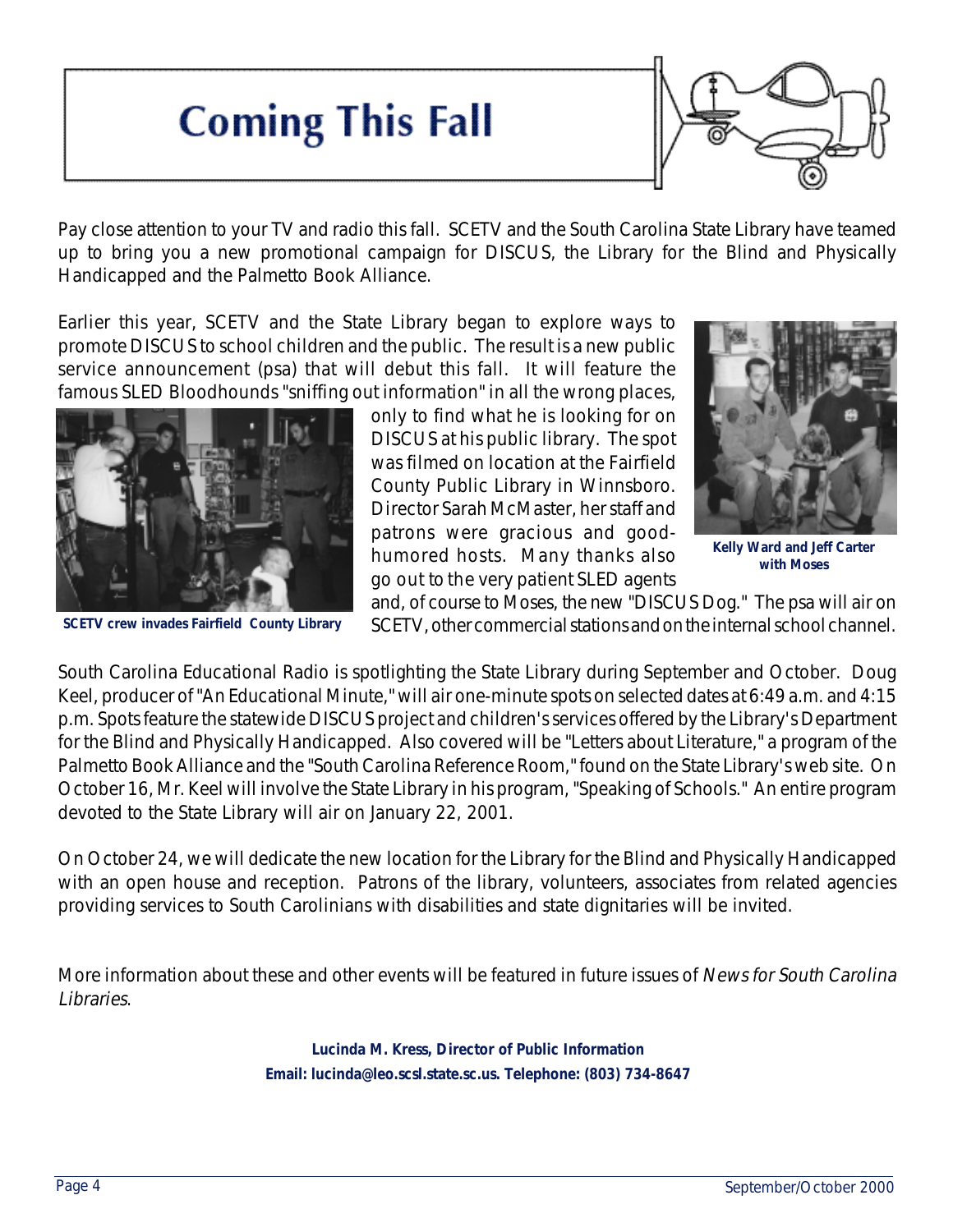## **A Catalog of Ideas Literary Arts Update**

Over the years, the South Carolina Humanities Council has built and maintained a substantial list of permanent in-house programming that has become the backbone of adult programming in our state's public libraries. Included are the popular Let's Talk About It book discussion series, a Resource Center filled with audio/visual materials available for checkout, and the newly revamped Speakers Bureau.

For the first time, these diverse offerings have been brought together in a new informational publication, Humanities Programs and Resources: A Catalog of Ideas. This twenty-five-page brochure has already been distributed to libraries, arts councils, universities and other non-profits around the state and is sure to help increase the number and quality of adult programming in South Carolina. If you have not already received a copy of this catalog for your library, wish to receive additional copies, or if you are ready to jump start adult programming in your library, please contact Bruce Lane at (803) 691-4100 or bruceschc@aol.com.



### **Fall Discussion Series around South Carolina**

Autumn is upon us, and libraries are gearing up for another round of Let's Talk About It reading and discussion series:

Lexington County's Irmo Branch Library will be tackling "Remember Everything: The Importance of Heritage in South Carolina Literature" from late September through November. This series includes works by South Carolina authors Josephine Humphreys, Pat Conroy, Ben Robertson, Charles Joyner, and Carol Bleser, and it is the Irmo Library's first LTAI program in its new location. For details, please contact the library at (803) 781-7835.

The Abbeville-Greenwood Regional Library, which has recently hosted previous LTAI series, will be adding a little suspense to their patrons' reading lists with "I Love a Mystery" this September through November. Novels in this lineup include works by Tony Hillerman, Peter Lovesay, South Carolina resident Mickey Spillane, and two "Rumpole" books by John Mortimer. For more information, please call (864) 941-4650.

The Oconee County Library continues its long history of fall LTAI series with "Growing Up in America," running from October through November. This series created by the Chapin Memorial Library and donated for use by other public libraries, features books by Jill McCorkle, Michael Dorris, Gary Soto and James Baldwin. For further details, please call (864) 638-4133.

> **Bruce Lane, Literary Arts Programmer, South Carolina Humanities Council Email: bruceschc@aol.com Telephone: (803) 691-4100**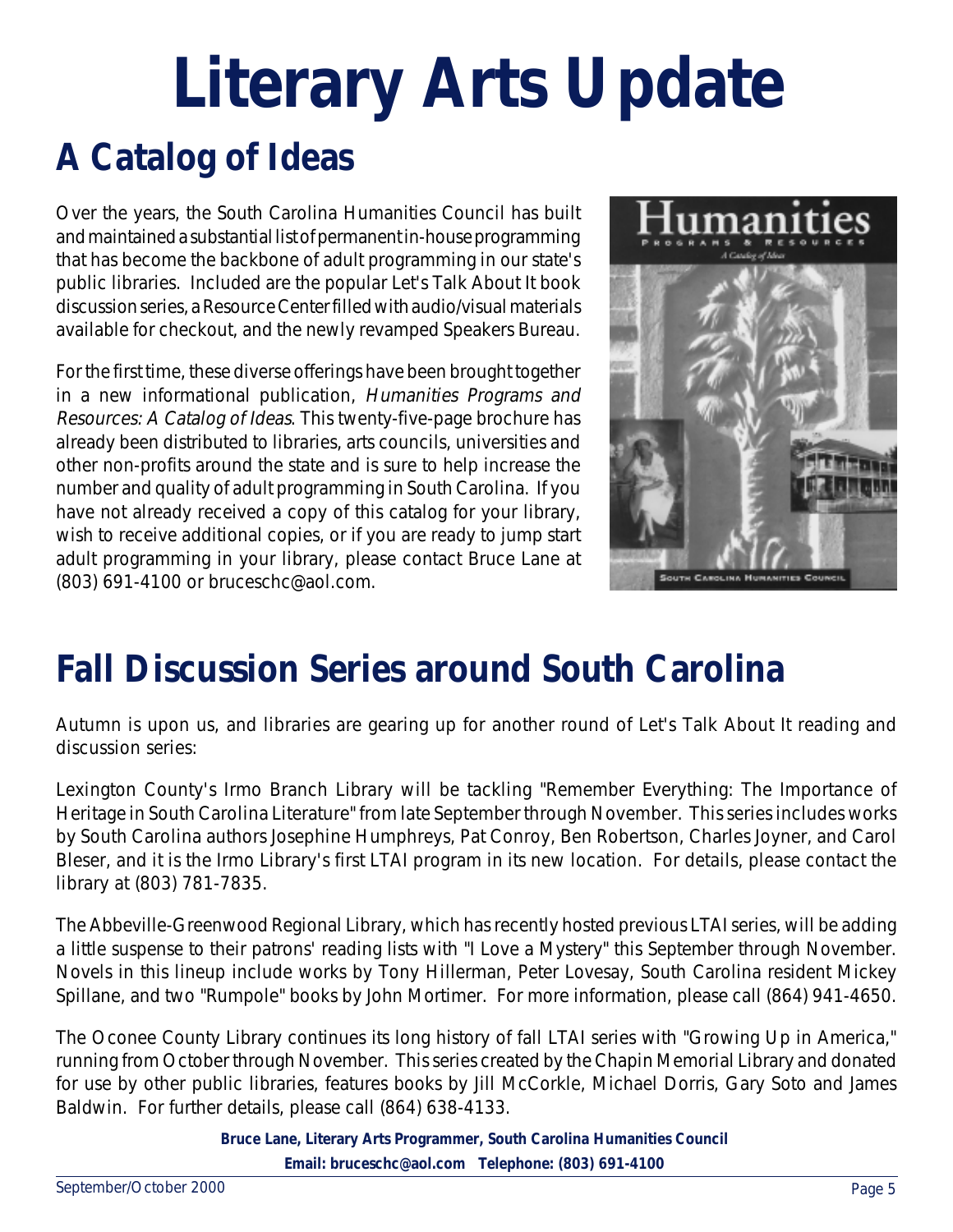### **Lexington Building Program a Success**

### **Dan MacNeill, Director, Lexington County Public Library.**

An unprecedented building program for the Lexington County Public Library was brought to a successful conclusion with the opening of the new Pelion Branch Library on June 21, 2000. What began in November of 1994 with the approval of a \$9.7 million bond for library construction has resulted in six new buildings and one renovated building.

In 1994, the total square footage of public library space in Lexington County, one of the fastest growing counties, was just under 40,000 sq. ft. The largest branch was the Cayce-West Columbia Branch, which the library moved into in 1993 after the County purchased and renovated an old department store. The smallest building was the Gilbert-Summit Branch, which had the grand total of 400 sq. ft. The branches serving two of the fastest growing areas of the county, Irmo and Lexington, were both under 4,000 sq. ft. Even with its dedicated staff, the library could not provide adequate service to the public. The lack of space resulted in small, limited collections, cramped and overcrowded conditions, and little room for programs. The Library Board, with the backing of many influential citizens and groups, asked the County Council for funding a greatly needed expansion. The County Council responded with a resounding \$9.7 million "Yes."

After the bond was passed, the Library Board and administration began the process of planning to use the funds as efficiently and quickly as possible. The Gaston and Gilbert-Summit Branches were the first to be built. Construction on the new 48,000 sq. ft. headquarters library in Lexington began in the spring of 1996. At the same time plans for replacement buildings for the Irmo and Chapin Branches were underway. The Chapin Branch was finished and first opened in October 1997. Opening of the Lexington Main Library was in January 1998 and the Irmo Branch followed in March 1998. The former headquarters building at Batesburg-Leesville was completely renovated and reopened in July 1998. Finally, the new Pelion Branch was a bonus, being built with funds from savings realized in the other buildings. The total square footage of public library space in Lexington County is now over 118,000 sq. ft., almost three times what was available before.

What has been the result of all this? The key word is "increase." Increases in circulation, programs, collections, computer access, staffing and budget. The public has responded enthusiastically to the new buildings and services. Circulation for the entire system is 25% higher than three years ago, and it continues to grow. The meeting rooms allow for a variety of programs and are heavily used by community groups. There is space to expand the collection to meet the needs of the increasing population. The Library has become one of the main focal points in Lexington County. It continues to enjoy the support of the County Council in their approving the needed personnel and materials for the new buildings.

**For more information, please contact Mr. MacNeill (803) 808-2600.**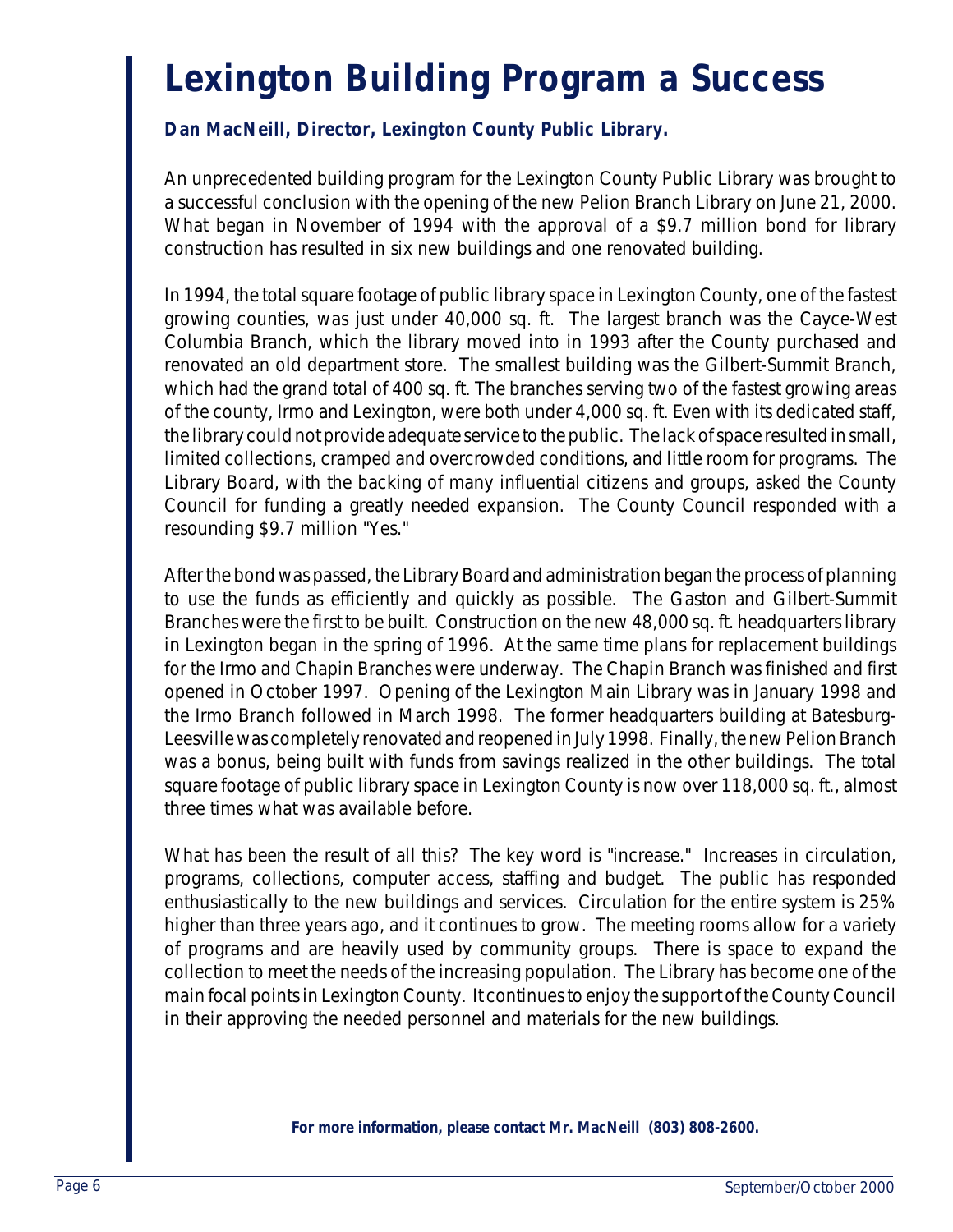### **Chapin Memorial Library has an International Flavor**

**Laura Floyd, Reference Librarian and Lee Oates, Reference Assistant, Chapin Memorial Library.**



They come from Poland and Korea, from Ireland and Haiti, from Bulgaria and Croatia and Burkina-Fasso. Their names are Asaf and Thierry, Razmik and Jurga, Slawomir and Dries and Iassen. They are mostly young, mostly male. They are here in Myrtle Beach for the summer on student visas, and they come to Chapin Memorial Library each day to check their e-mail. Sometimes the wait is two hours for only 30 minutes of computer time.

Chapin Memorial Library sits in the heart of Myrtle Beach. The students are staying in nearby motels. They work in restaurants, shops and amusement parks. They line our upstairs hall, waiting for their turn to log on to one of our six computers. Often as the students wait their turn for e-

mail, they migrate into the reference area and settle at the computers to read their hometown newspapers. Sometimes they seem genuinely surprised that we don't have the actual papers from Russia or Ireland.

The students arrive in May and leave in November. Their numbers are staggering. This past June, 3,282 people used the six hallway computers. In June 1999, there were a little over 2,000 users and in the June before that only 675. Most of them speak English very well, and they are all computer literate.

When they are not on the Internet, they want travel books, foreign language dictionaries, and local maps. They are looking for information on how to extend their student visas and they want to look at the South Carolina driver's manual. Some want directions to the nearest CyberCafe. The students borrow "transparent film" (Scotch tape) and "Tippex" (WhiteOut). They learn the idiosyncrasies of Southern English, and we learn a few foreign words and phrases.

By the end of the summer, just when we are learning their names and faces, they disappear, going back to wherever they came from. Some of them give us their e-mail addresses and promise to keep in touch and say



they will be back next year. We know we will never see them again. For about a month we will have "normal" Internet traffic, until the "Snowbirds" from the northern states and Canada descend upon us. But that's another story.

> **For more information, please contact Ms. Floyd or Ms. Oates (843) 918-1275, or Email: referenc@sccoast.net.**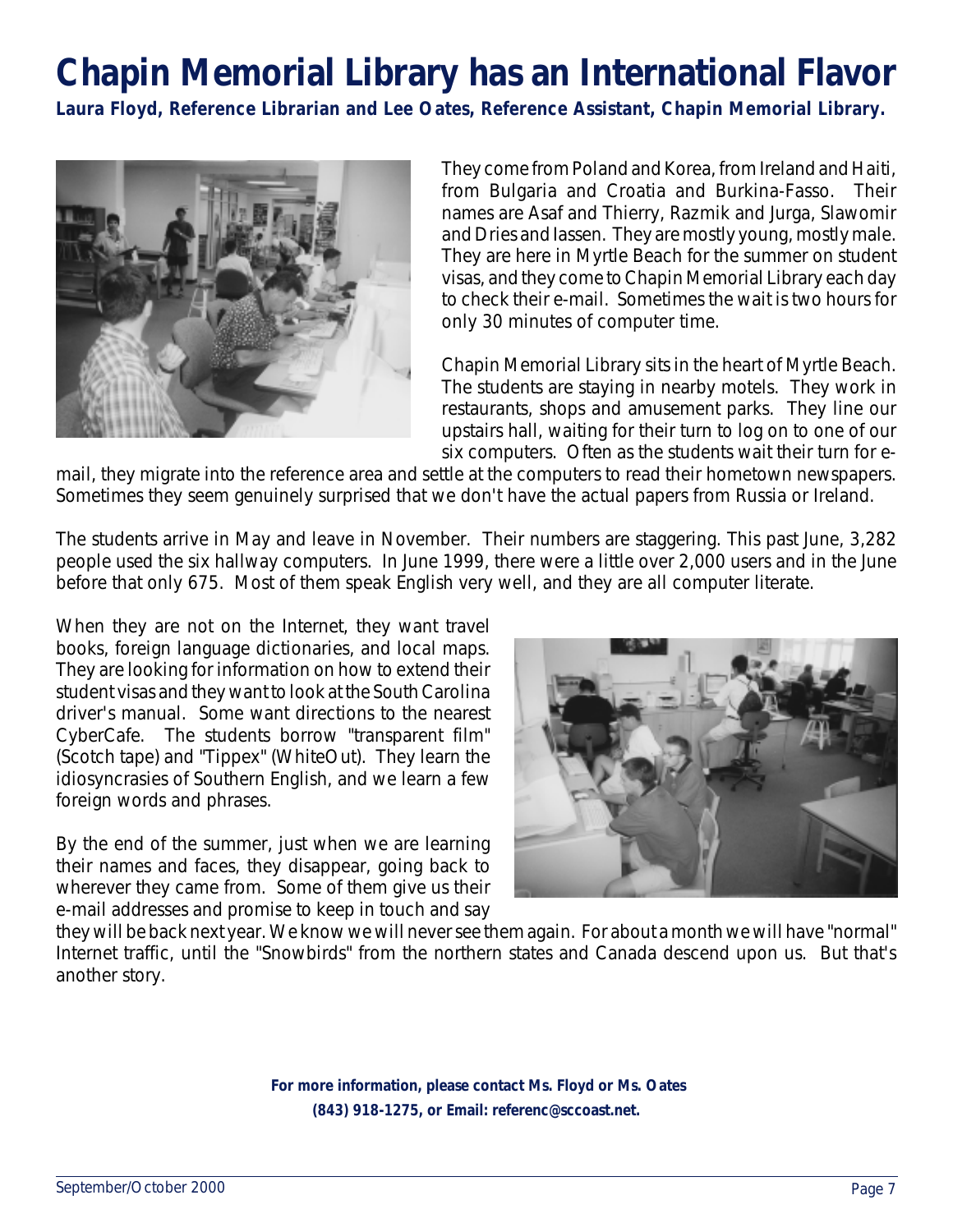### **Library Services to Spanish-Speaking Patrons**

South Carolina, like most of the United States, has seen an increase in its Hispanic population. According to the latest U.S. Census estimates, this segment of the population in our state grew from 36,000 in 1995 to 42,000 in 2000 and will be nearly 50,000 in 2005. Public libraries across the state are seeking to meet the needs of these patrons by expanding their collection of Spanish language materials and some have started to offer programs in Spanish.

The Greenville County Public Library is an example of a library reaching out to Hispanic families. The Children's Services Department had been aware of the need for programming in Spanish, but found it difficult to find someone to do a story program. Eventually, they found a volunteer who is from Mexico and who regularly brought her children to the library. The library promotes the program not only at all library locations and through the newspaper but also on the local Spanish radio station and in Latino, a Spanish language newspaper. In March, twenty-four people came to enjoy a program of stories and music. The staff considered this a good turnout for its first program. It also provided an opportunity to promote the library's Spanish language books and videotapes. The library staff hopes to find additional volunteers so that they can plan future programs.

In Greenwood, the Abbeville-Greenwood Regional Library bookmobile stops at a housing area with a large Hispanic population. A Spanishspeaking staff member reads to children during the bookmobile stop. She says the children are anxious to learn English and want to hear stories in English as well as Spanish. Having someone able to speak Spanish has helped make children feel welcome on the bookmobile.

Library services to Spanish-speaking families are still in their infancy in South Carolina. We shall be seeking to expand this area of service to meet the needs of our growing Hispanic population.

> **Jane Connor, Children's Services Consultant Email: janec@leo.scsl.state.sc.us. Telephone: (803) 734-8658**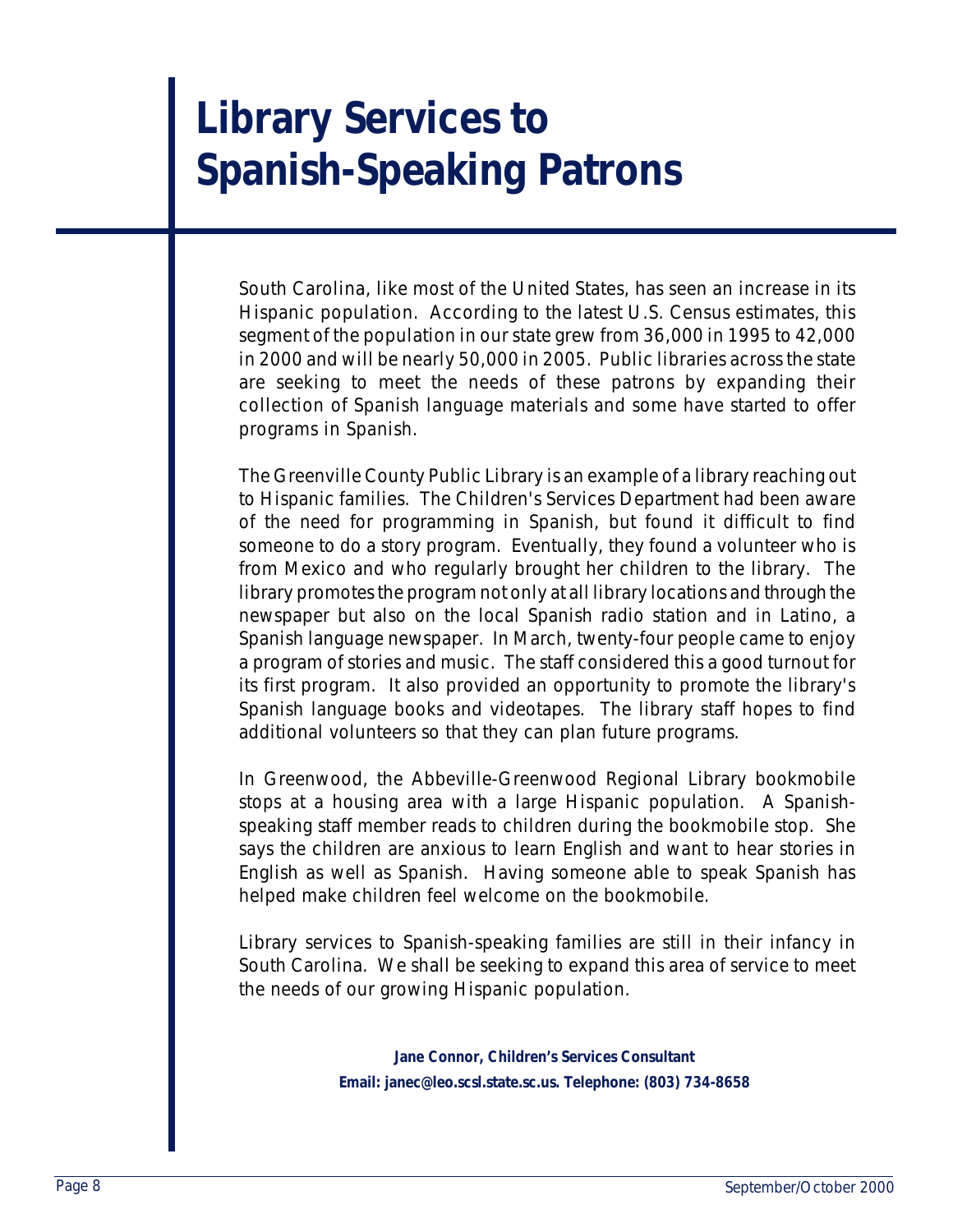### **Public Libraries Seeing Benefits from First Steps Partnerships**

South Carolina public libraries have played an active role in the First Steps to Reading Readiness initiative. A representative from the county library is a member of the county partnership board, which includes other local agencies, religious organizations, education, health and other non-profit communities. Many public libraries have seen the benefit of this partnership by increased exposure and other non-monetary benefits.

Elizabeth Shuping, Youth Services Coordinator at Horry County Library, says that a major benefit has been the contacts with other county agencies. Through the school representative on the board, Ms. Shuping has been able to get advance notice of things such as the required reading lists. As part of her work in developing a plan to serve the increasing Hispanic population, she was able to work with members of DSS Hispanic program. They provided her with current statistics on Hispanic families and helped identify needs the library can best address.

"First Steps has opened up many opportunities for me to make contacts that will really benefit the library. It has also made me aware of how sometimes the library is perceived in the county by other agencies. When I talk about the services the library provides for families of young children, including our programs and our resources, they begin to look at the library in a new way."

Ginger Shuler, Chief of Youth Services at Richland County Public Library, serves as secretary for the county's First Steps Board. She agrees that learning more about different agencies is developing new opportunities for collaboration. She has also discovered how little other agencies know about the library and what kinds of services it provides for child care centers.

### **First Steps in Newberry**

Governor Jim Hodges was the special guest "storyteller" at the Newberry County Library on July 6. The Governor selected the library to announce a First Steps Level One Grant for \$36,000 for the county and to declare Newberry the "Capitol for the Day."



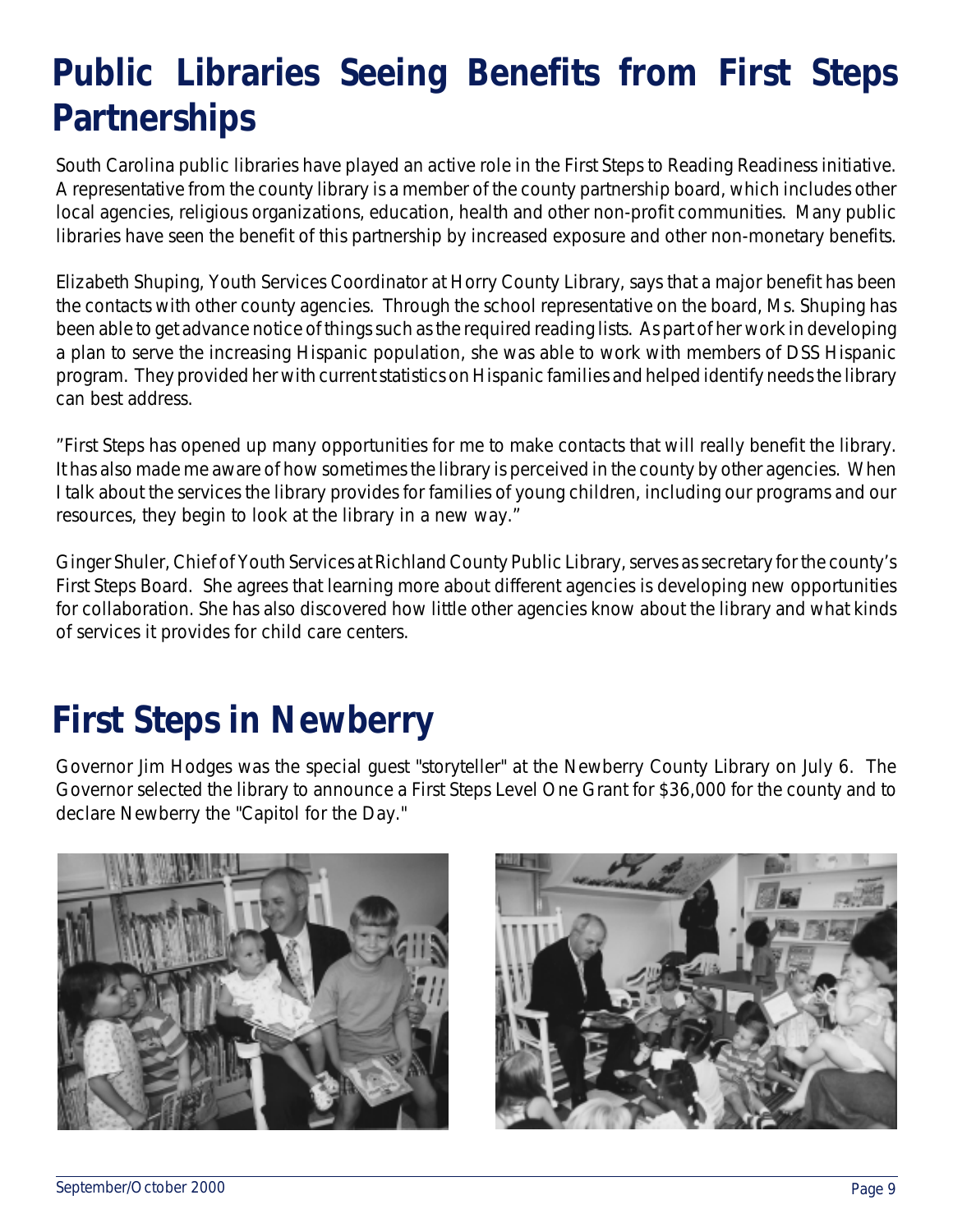### **Music Resources for Blind and Physically Handicapped Individuals**

A special music collection for blind and physically handicapped individuals is maintained as part of the free national library program of Braille and recorded books and magazines administered by the Library of Congress, National Library Service for the Blind and Physically Handicapped (NLS).

The collection is made up of some 30,000 books, scores and instructional recordings. It is a major resource for blind, partially sighted, and physically handicapped musicians, music students and others who enjoy music. Braille materials make up the largest portion of the collection and include the standard repertoire for most instruments, vocal and choral music, some popular music, librettos, textbooks, instructional method books and music periodicals. Additionally, music scores in large print and books about music and musicians in large print and recorded formats are available to eligible readers. The magazines offered are:

- Stereo Review (reviews of audio recordings and equipment)
- Contemporary Sound Track: A Review of Pop, Jazz, Rock, and Country (a sampler of articles from national magazines)
- The Quarterly Music Magazine (four different and complete music magazine issues a year)
- The Musical Mainstream (current articles, reprinted from national magazines, on classical music and music education)
- The Braille Music Magazine (articles from British magazines about classical music and music criticism)
- Popular Music Lead Sheets (melodies, lyrics, and chords to popular songs ranging from "golden" oldies" to recent hits)

Enlarged scores are available for voice, piano and other instruments. Large print books about music include opera librettos, biographies of popular and classical musicians, general music histories, and some music reference books. The material on audio discs and cassettes includes music theory, appreciation, and history; biographical sketches of musicians and examples of their art; interviews and master classes; and instruction for various instruments.

For more information about the NLS Music Division resources, as well as services and resources of the DBPH, call (800) 922-7818 or (803) 734-4611, Monday – Friday, 8:30 AM – 6:00 PM. Visit our web site **www.state.sc.us/scsl/bph.html**.

> **Guynell Williams, Director, Services for the Blind and Physically Handicapped Email: guynell@leo.scsl.state.sc.us. Telephone: (803) 734-4611.**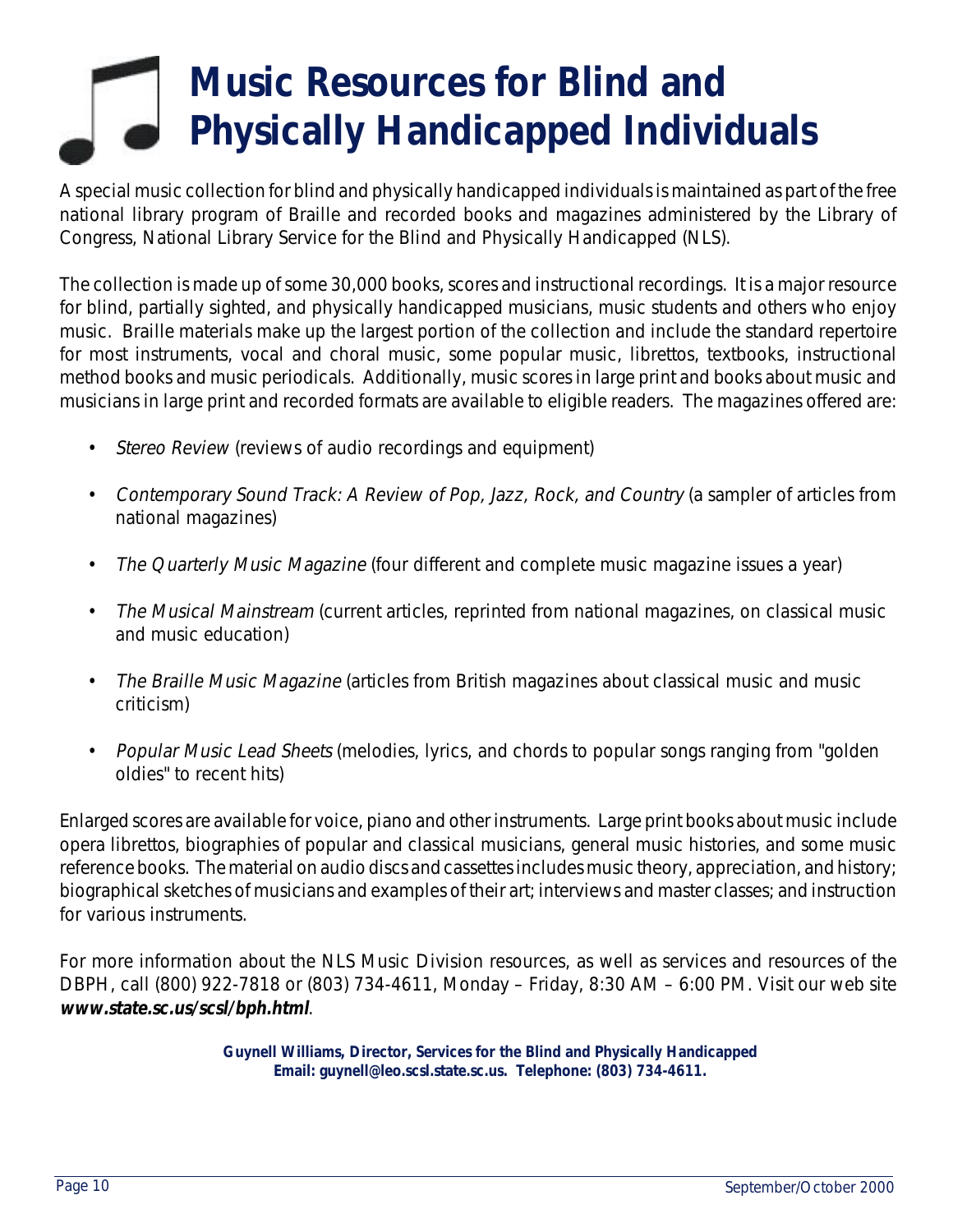

Dedmondt, Glenn. **The flags of Civil War South Carolina.** Pelican Publishing Company, 2000. 155p. \$17.95.

Hempley, Sara Justice. **The windows of Trinity Episcopal Cathedral.** Trinity Episcopal Cathedral (1100 Sumter St., Columbia, SC 29201), 1999. 99p. \$20.00.

Hutchisson, James M. **DuBose Heyward: a Charleston gentleman and the world of Porgy and Bess.** University Press of Mississippi, 2000. 225p. \$28.00.

Lambert, Yon; Jim Schmid; and Oliver Buckles. **The Palmetto Trail lowcountry guide.** Palmetto Conservation Foundation (1314 Lincoln St., Suite 213, Columbia, SC 29201), 2000. 90p. \$5.00.

Lunan, Bert. **Legacy of leadership.** South Carolina Business Hall of Fame (P. O. Box 532, Columbia, SC 29202), 1999. 320p. \$50.00.

Massey, Gregory D. **John Laurens and the American Revolution.** University of South Carolina Press, 2000. 327p. \$34.95.

Midgley, Jan W. **All about South Carolina wildflowers.** Sweetwater Press (P. O. Box 531127, Birmingham, AL 35253), 1999. 298p. \$19.95.

Peterkin, Genevieve C. **Heaven is a beautiful place: a memoir of the South Carolina coast.** University of South Carolina Press, 2000. 233p. \$19.95.

Prince, Eldred E., Jr. **Long green: the rise and fall of tobacco in South Carolina.** University of Georgia Press, 2000. 272p. \$40.00.

Rhett, Robert Barnwell. **A fire-eater remembers: the Confederate memoir of Robert Barnwell Rhett.** Edited by William C. Davis. University of South Carolina Press, 2000. 152p. \$24.95.

Weems, M. L. and P. Horry. **The life of General Francis Marion: a celebrated partisan officer in the revolutionary war against the British and Tories in South Carolina and Georgia.** John F. Blair Publisher, 2000. (Reprint of 1809 ed.) 240p. \$9.95.

Weyeneth, Robert R. **Historic preservation for a living city: Historic Charleston Foundation, 1947-1997.** University of South Carolina Press, 2000. 256p. \$24.95.

**Compiled by Mary Morgan, Reference Librarian Email: marym@leo.scsl.state.sc.us. Telephone : (803) 734-8866.**

#### **September 23, 2000**

Friends of South Carolina Libraries Annual Meeting, South Carolina State Library

#### **September 26-28, 2000**

EdTech 2000 Conference Charleston Convention Center

**October 15-21, 2000** Teen Read Week

**October 28, 2000** SCLA One Day Conference, Columbia

For local literary events, check the Palmetto Book Alliance Website: **http:// www.state.sc.us/scsl/lib.pba.html**

### **South Carolina State Library Services**

- Library Planning and Development
- Interlibrary Cooperation
- Services for State Government and State Agencies
- Consultant Assistance for Public and Institutional Libraries
- Services for the Blind and Handicapped
- South Carolina Library Network
- Reference and Information Services
- Interlibrary Loan Services
- DISCUS South Carolina's Virtual Library
- Audiovisual Services
- Grants-in-Aid
- Continuing Education
- Technical Assistance for Library Construction
- <del>Rochmoder</del><br>■ State and Federal Documents
- Statistical Information
- Grants Research Collection
- ERIC Collection
- Computerized Databases Public Information Program
- 
- Publications